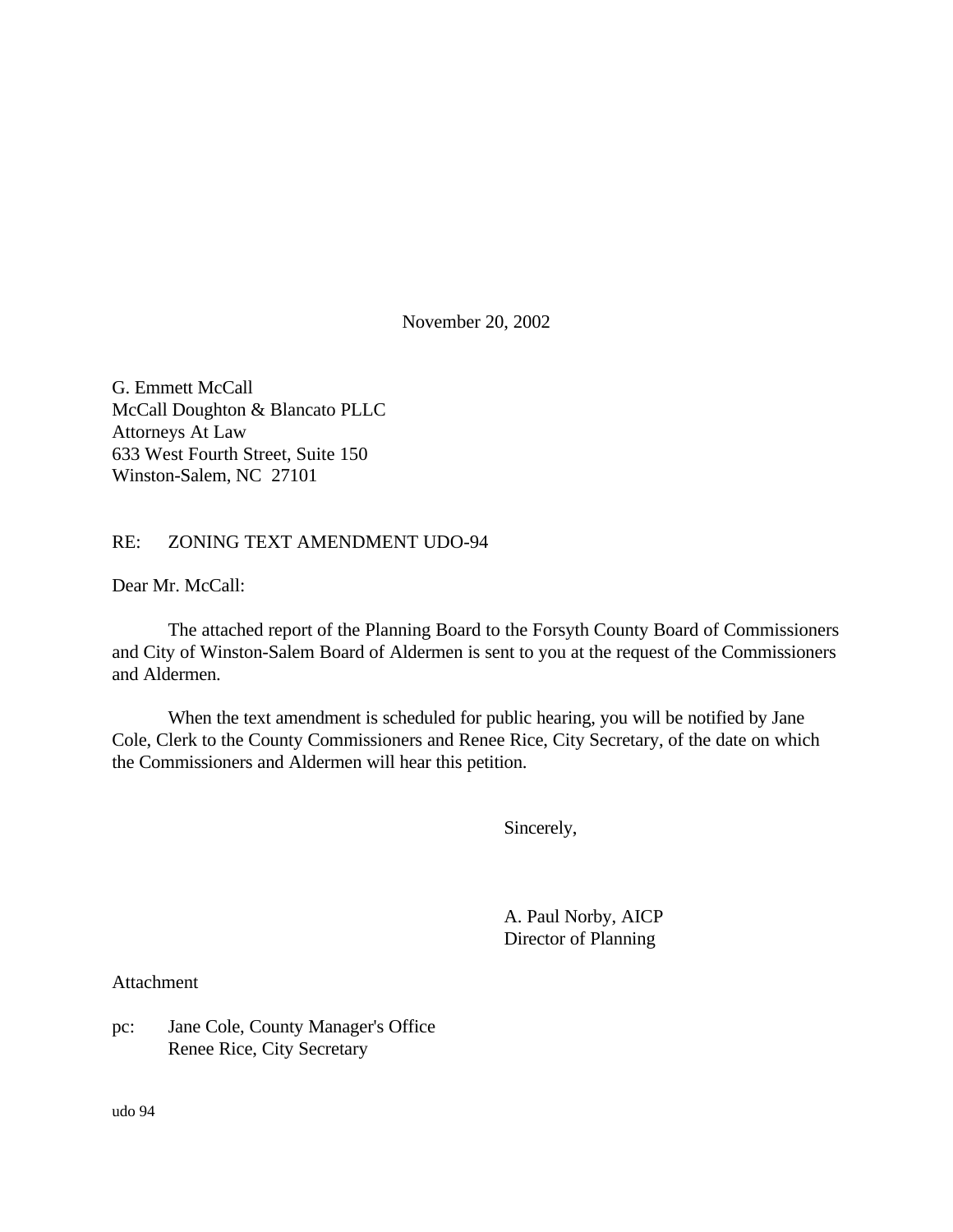| <b>FORSYTH COUNTY</b>         |
|-------------------------------|
| <b>BOARD OF COMMISSIONERS</b> |

**MEETING DATE: \_\_\_\_\_\_\_\_\_\_\_\_\_\_\_\_\_\_\_\_\_\_\_\_\_\_\_\_ AGENDA ITEM NUMBER: \_\_\_\_\_\_\_\_\_\_\_\_\_\_\_\_\_**

**SUBJECT**:-

Request for Public Hearing on zoning text amendment proposed by Reynolda House, Inc. to reduce the parking requirement for the "Museum or Art Gallery" use (UDO-94).

**COUNTY MANAGER'S RECOMMENDATION OR COMMENTS**:-

#### **SUMMARY OF INFORMATION**:-

Zoning text amendment proposed by Reynolda House, Inc. to reduce the parking requirement for the "Museum or Art Gallery" use (UDO-94).

After consideration, the Planning Board recommended approval of the zoning text amendment.

| <b>ATTACHMENTS:-</b> | YES. |  |
|----------------------|------|--|
|----------------------|------|--|

**SIGNATURE: DATE: DATE: DATE: DATE: DATE: DATE: DATE: DATE: DATE: DATE: DATE: DATE: DATE: DATE: DATE: DATE: DATE: DESIGNATURE: DESIGNATURE: DESIGNATURE: DESIGNATURE: DESIGNATURE:**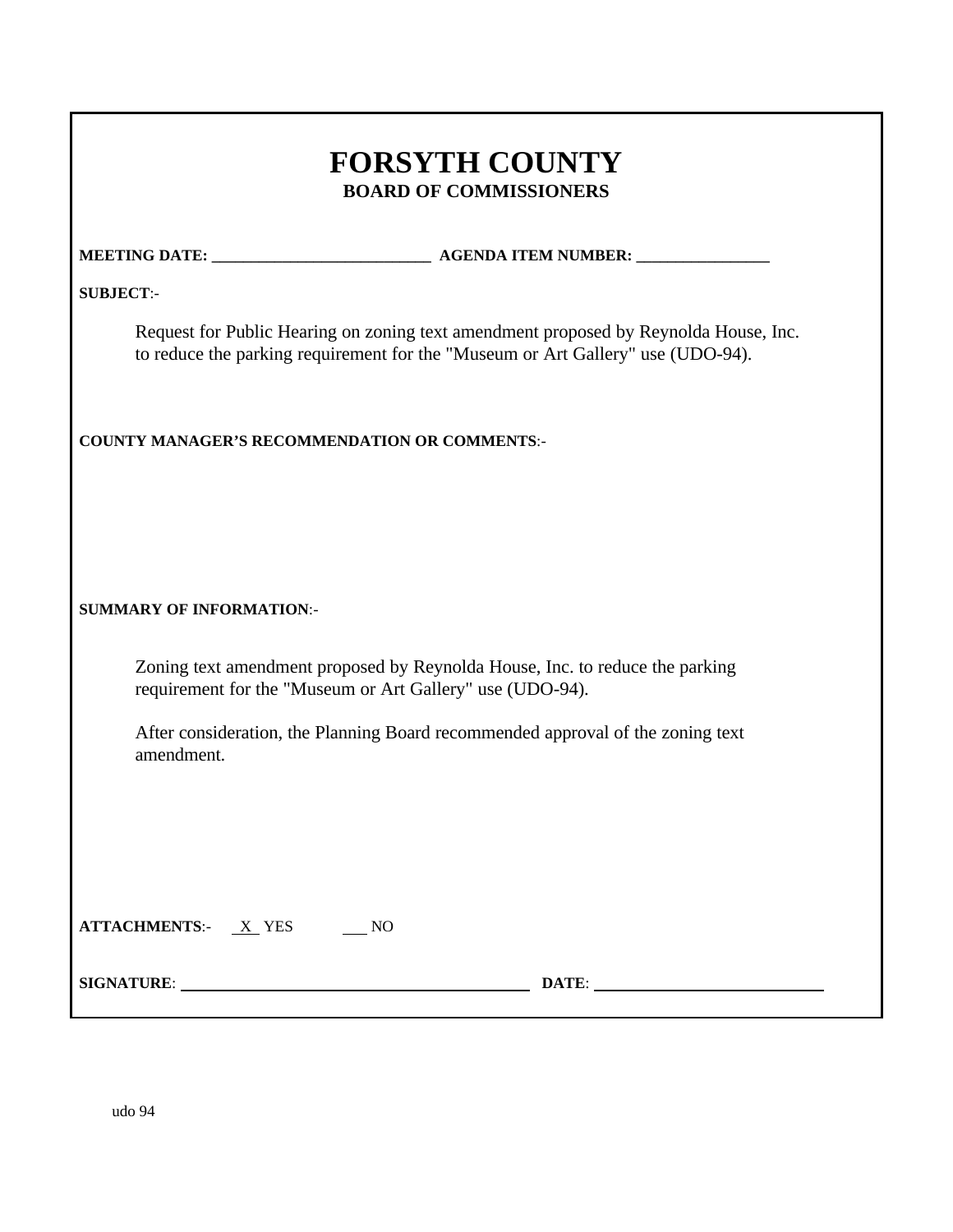## **ACTION REQUEST FORM**

**DATE**: November 20, 2002 **TO**: The Honorable Mayor and Board of Aldermen **FROM**: A. Paul Norby, AICP, Director of Planning

#### **BOARD ACTION REQUEST**:

Request for Public Hearing on zoning text amendment proposed by Reynolda House, Inc. to reduce the parking requirement for the "Museum or Art Gallery" use (UDO-94).

## **SUMMARY OF INFORMATION**:

Zoning text amendment proposed by Reynolda House, Inc. to reduce the parking requirement for the "Museum or Art Gallery" use (UDO-94).

#### **PLANNING BOARD ACTION**:

**MOTION ON PETITION**: APPROVAL **FOR**: UNANIMOUS **AGAINST**: NONE **SITE PLAN ACTION**: NOT REQUIRED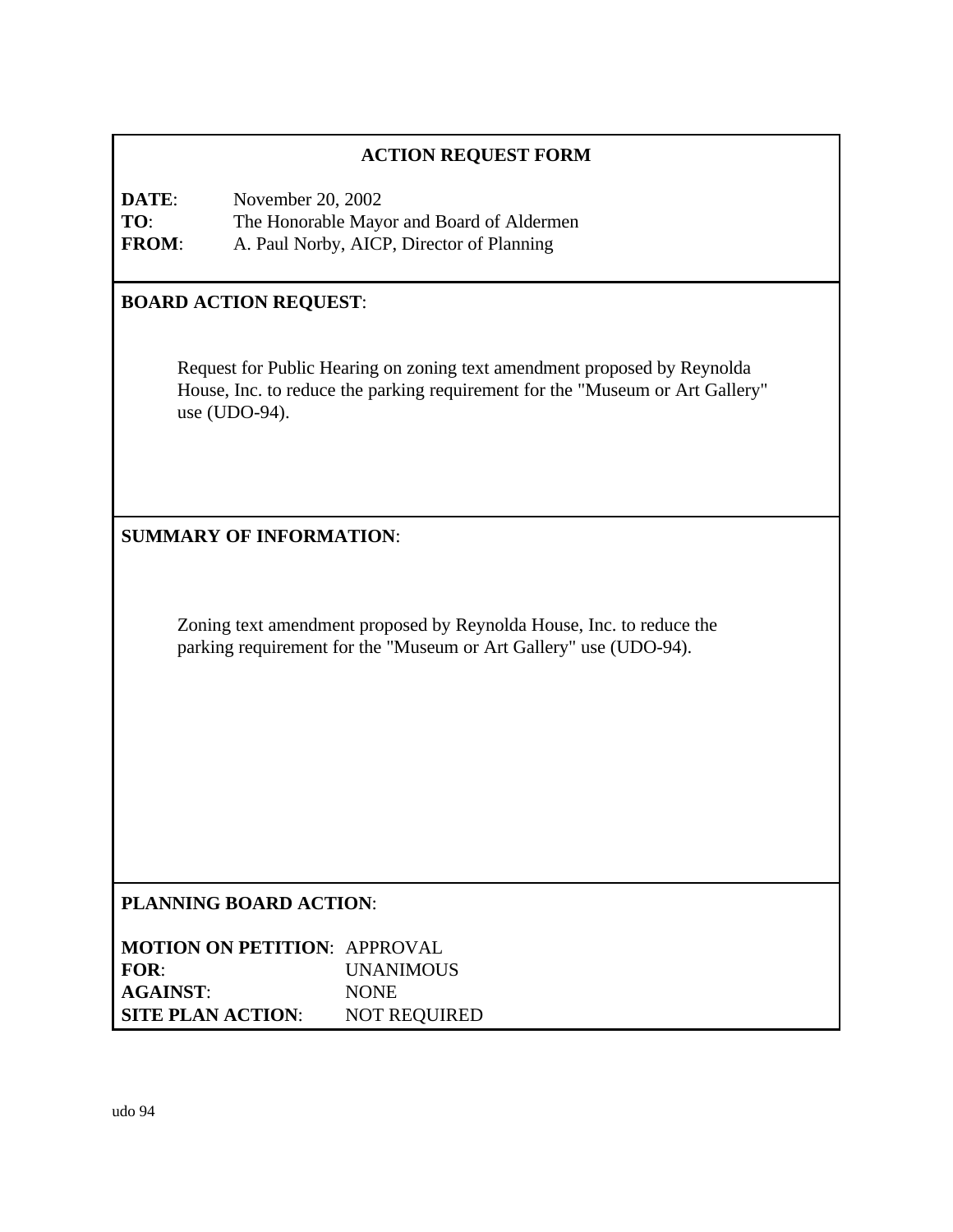## **STAFF REPORT**

**DOCKET #**: UDO-94 **STAFF**: Suzy Gallaway

### **REQUEST**

Request by Reynolda House, Inc. to clarify and revise Table 3.8 "Off-Street Parking Requirements" of Section 3-3 of Chapter B by changing the MINIMUM REQUIREMENTS for the "Museum or Art Gallery" use from one space per 300 SF GFA to one space per 500 SF GFA for museum or art gallery.

## **BACKGROUND**

The petitioner is planning on constructing an art gallery addition to their current facility. The addition, under current parking requirements, would require a new paved parking lot on either the front or back lawn. Such a parking lot would damage the aesthetic appearance of this historic structure. Most of the visitors that come to the facility come on a bus rather than in an automobile. Because of the type of transportation used and the limited number of visitors, in their experience, the amount of parking needed for the use is less than what the UDO requires.

## **ANALYSIS**

Through discussions with the petitioner and with zoning enforcement staff in the Inspections Division, staff has determined that some reduction in the parking requirements for the "Museum or Art Gallery" use would be appropriate. A reduction in parking requirements would be beneficial and appropriate for other museums as well, and therefore is supported by staff. Review of Planning Advisory Reports from the American Planning Association on "Off-Street Parking Requirements" have affirmed that a requirement of one space per 500 SF GFA is appropriate for the "Museum or Art Gallery" use as defined in the UDO.

The reduction of parking requirements is consistent with current planning practices which are aimed at an improved quality of life through the reduction of automobile traffic and the development of more walkable communities.

#### **RECOMMENDATION**

#### Staff recommends **APPROVAL**.

Suzy Gallaway presented the staff report.

#### **PUBLIC HEARING**

FOR: None

udo 94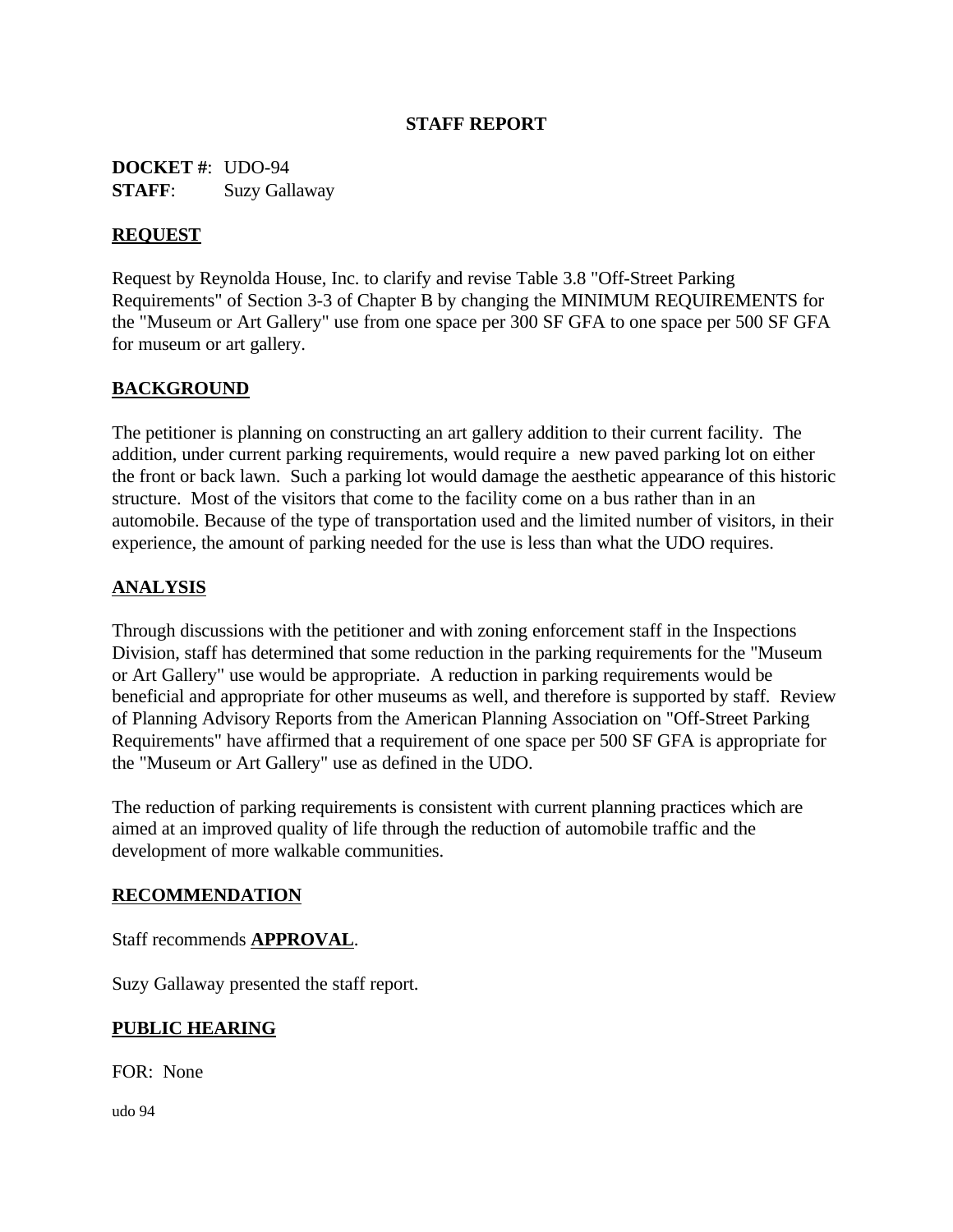AGAINST: None

# **WORK SESSION**

MOTION: Jerry Clark moved approval of the zoning text amendment. SECOND: John Bost VOTE: FOR: Avant, Bost, Clark, Doyle, Folan, Glenn, King, Powell AGAINST: None EXCUSED: None

A. Paul Norby, AICP Director of Planning

\_\_\_\_\_\_\_\_\_\_\_\_\_\_\_\_\_\_\_\_\_\_\_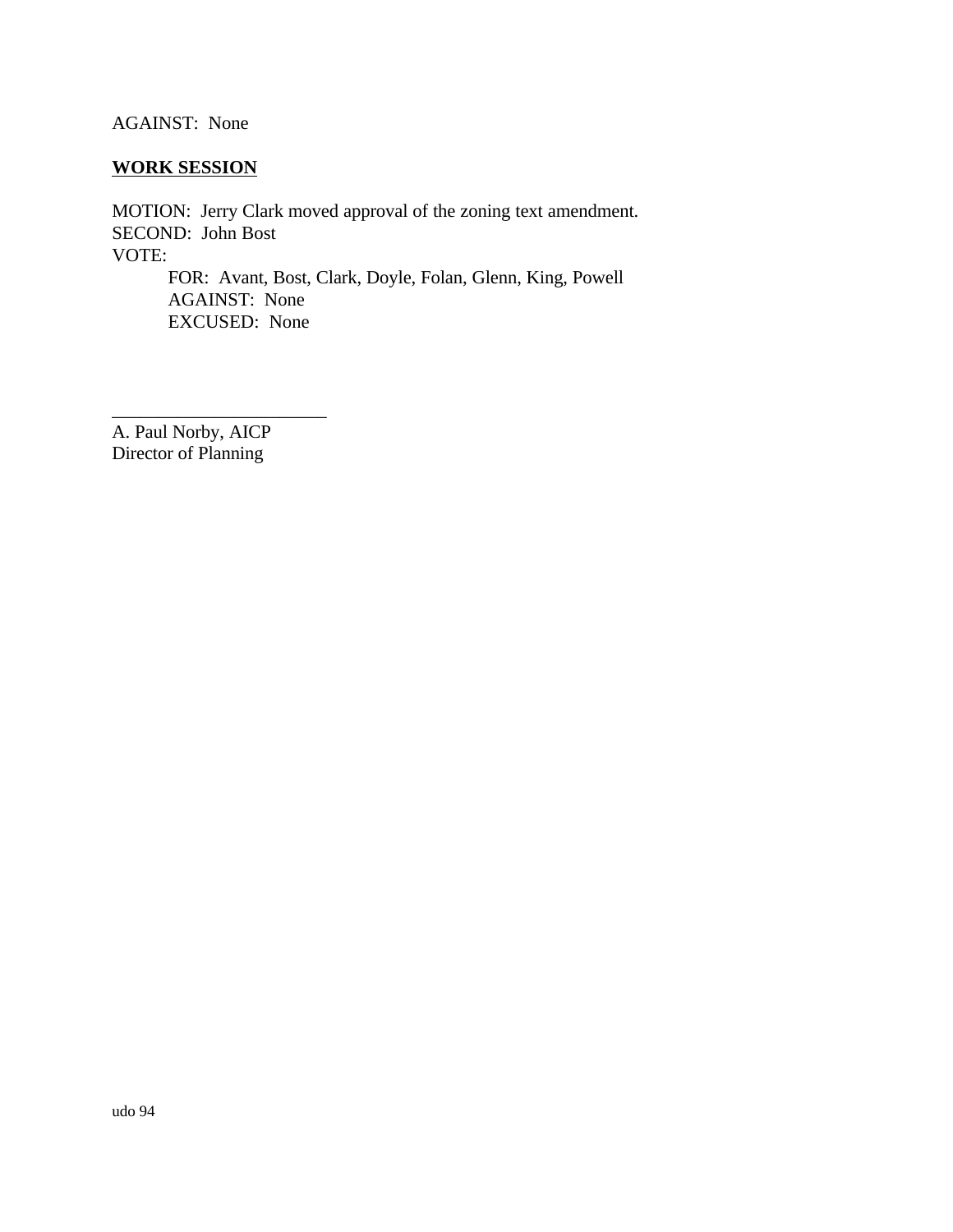Be it ordained by the Board of Commissioners of Forsyth County, North Carolina that the *Unified Development Ordinances* is hereby amended as follows:

Section 1. Table 3.8 "Other Development Standards" of Section 3-3 of Chapter B is amended by changing the MINIMUM REQUIREMENTS for the "Museum or Art Gallery" use from one space per 300 SF GFA to one space per 500 SF GFA for museum or art gallery.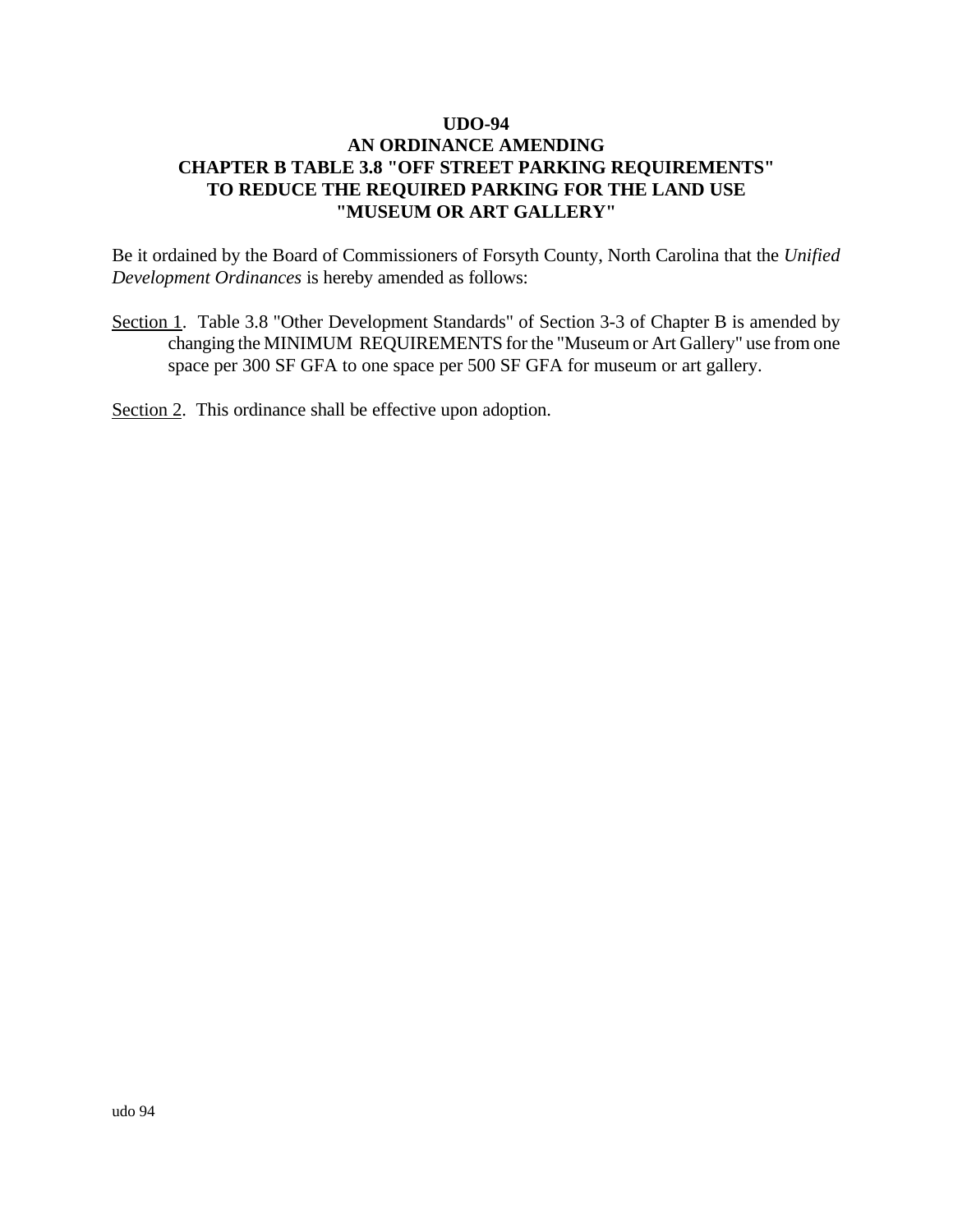Be it ordained by the Board of Aldermen of Winston-Salem, North Carolina that the *Unified Development Ordinances* is hereby amended as follows:

Section 1. Table 3.8 "Other Development Standards" of Section 3-3 of Chapter B is amended by changing the MINIMUM REQUIREMENTS for the "Museum or Art Gallery" use from one space per 300 SF GFA to one space per 500 SF GFA for museum or art gallery.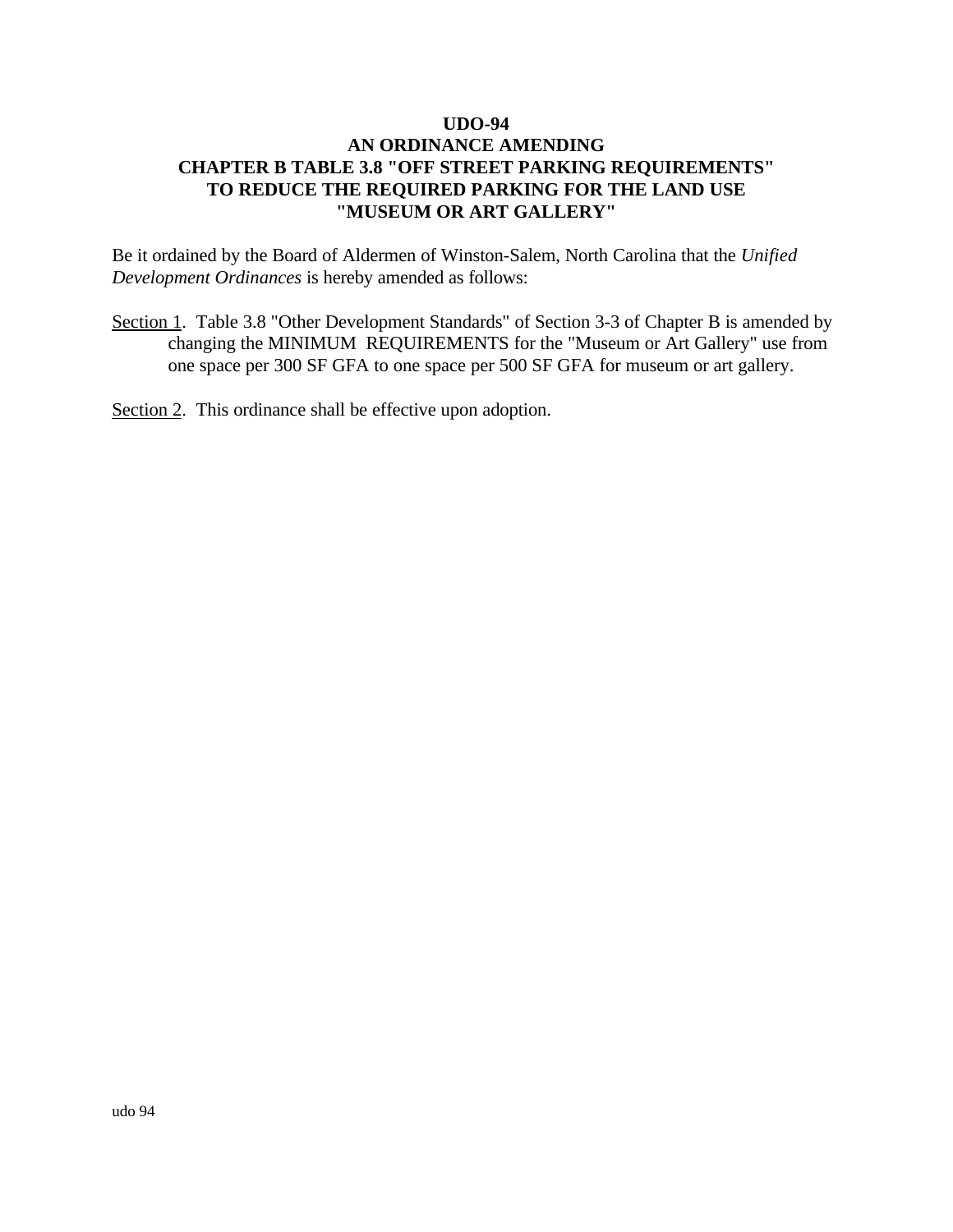Be it ordained by the Board of Aldermen of the Town of Kernersville, North Carolina that the *Unified Development Ordinances* is hereby amended as follows:

Section 1. Table 3.8 "Other Development Standards" of Section 3-3 of Chapter B is amended by changing the MINIMUM REQUIREMENTS for the "Museum or Art Gallery" use from one space per 300 SF GFA to one space per 500 SF GFA for museum or art gallery.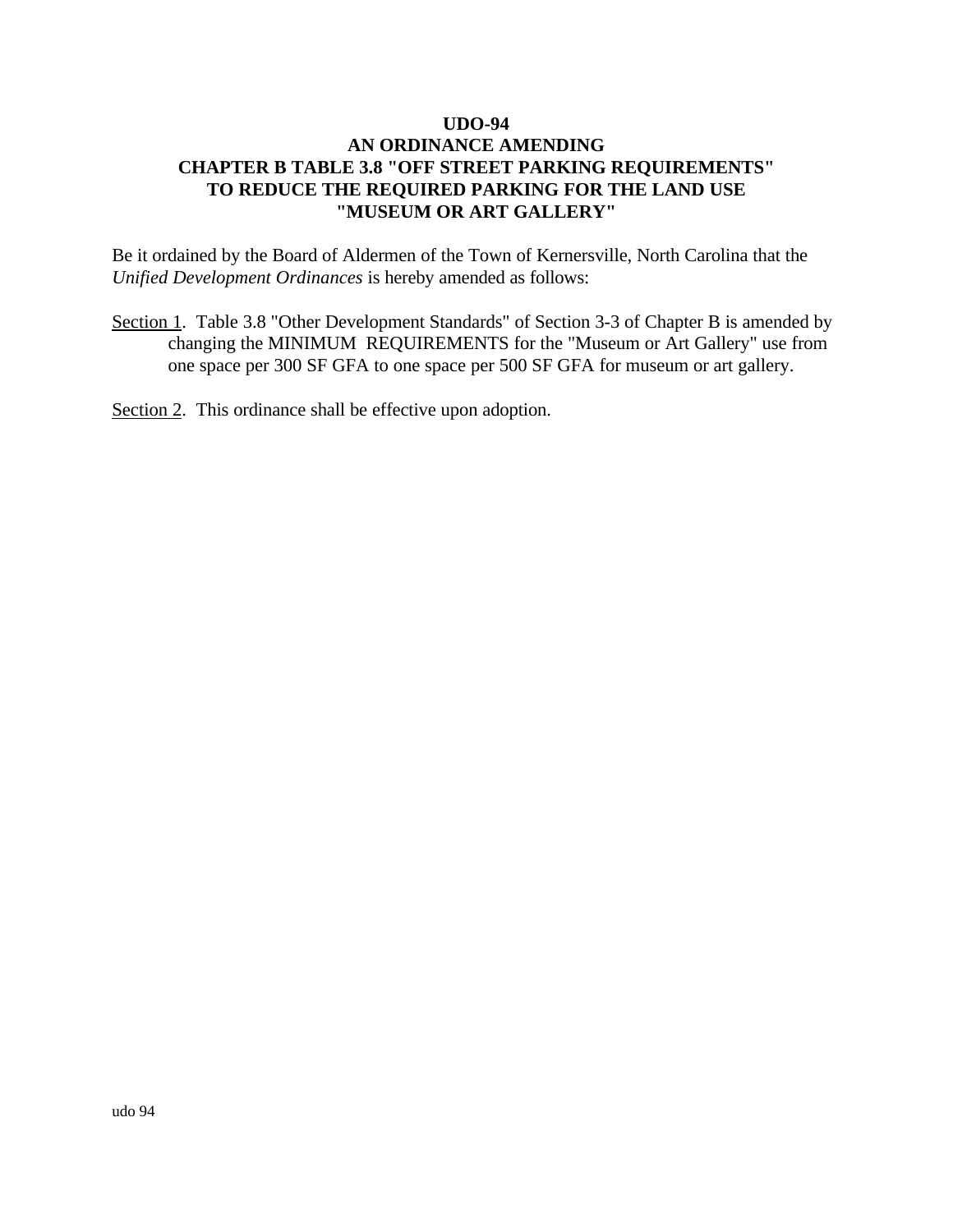Be it ordained by the Village Council of the Village of Clemmons, North Carolina that the *Unified Development Ordinances* is hereby amended as follows:

Section 1. Table 3.8 "Other Development Standards" of Section 3-3 of Chapter B is amended by changing the MINIMUM REQUIREMENTS for the "Museum or Art Gallery" use from one space per 300 SF GFA to one space per 500 SF GFA for museum or art gallery.